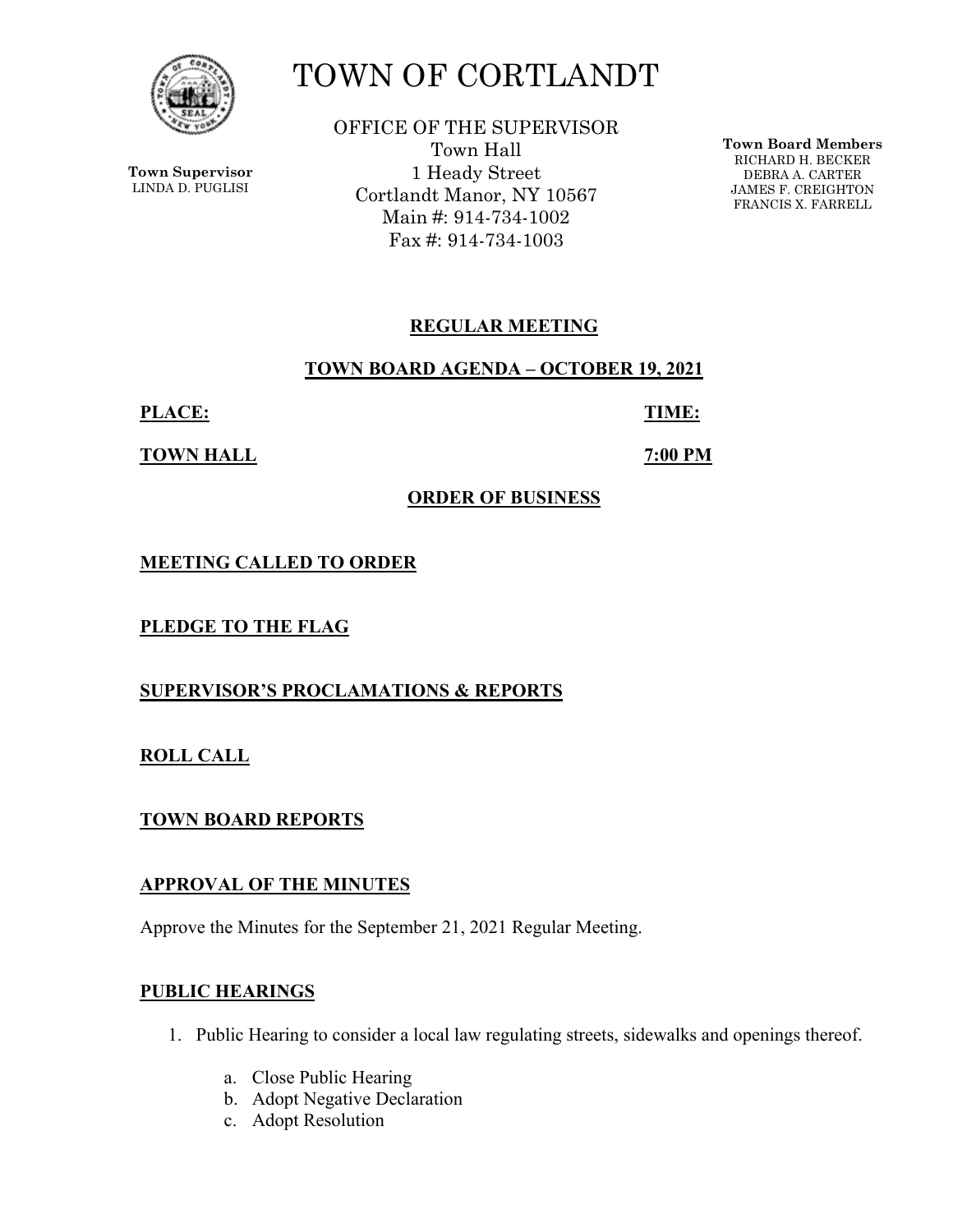Town Board Agenda October 19, 2021 Page 2

- 2. Public Hearing regarding Enhanced Veteran's Exemption.
	- a. Close Public Hearing
	- b. Adopt Negative Declaration
	- c. Adopt Resolution

#### **HEARING OF CITIZENS – AGENDA ITEMS ONLY**

#### **REPORTS Receive and File the following:**

For the Month of September from the Office of the Aging, Purchasing Department, Receiver of Taxes and the Town Clerk.

## **OLD BUSINESS: Receive and File the following:**

1. Montrose Matters Plan Report submitted by KG & D Consultants.

## **NEW BUSINESS Receive and File the following:**

#### **RESOLUTIONS**

- 1. Authorize the Town's Attorney and Comptroller to Negotiate with Westchester County to increase Dedicated County Police Patrols within the Town as Proposed in the Spring 2021 Community and Precision Policing Board.
- 2. Confirm Status of Aberdeen Road as a Town Road.
- 3. Adopt Local Law regarding Zoning Text Amendments for Active Adult Residential Communities.
- 4. Approve Recreation Fees for Proposed Development at 119 Oregon Road.
- 5. Approve Release of Restrictive Covenants at 119 Oregon Road.
- 6. Authorize Contracts with respect to Snow Plowing and Ice Control for the 2021-2022 Season.
- 7. Authorize a Contract with respect to the Affordable Care Act.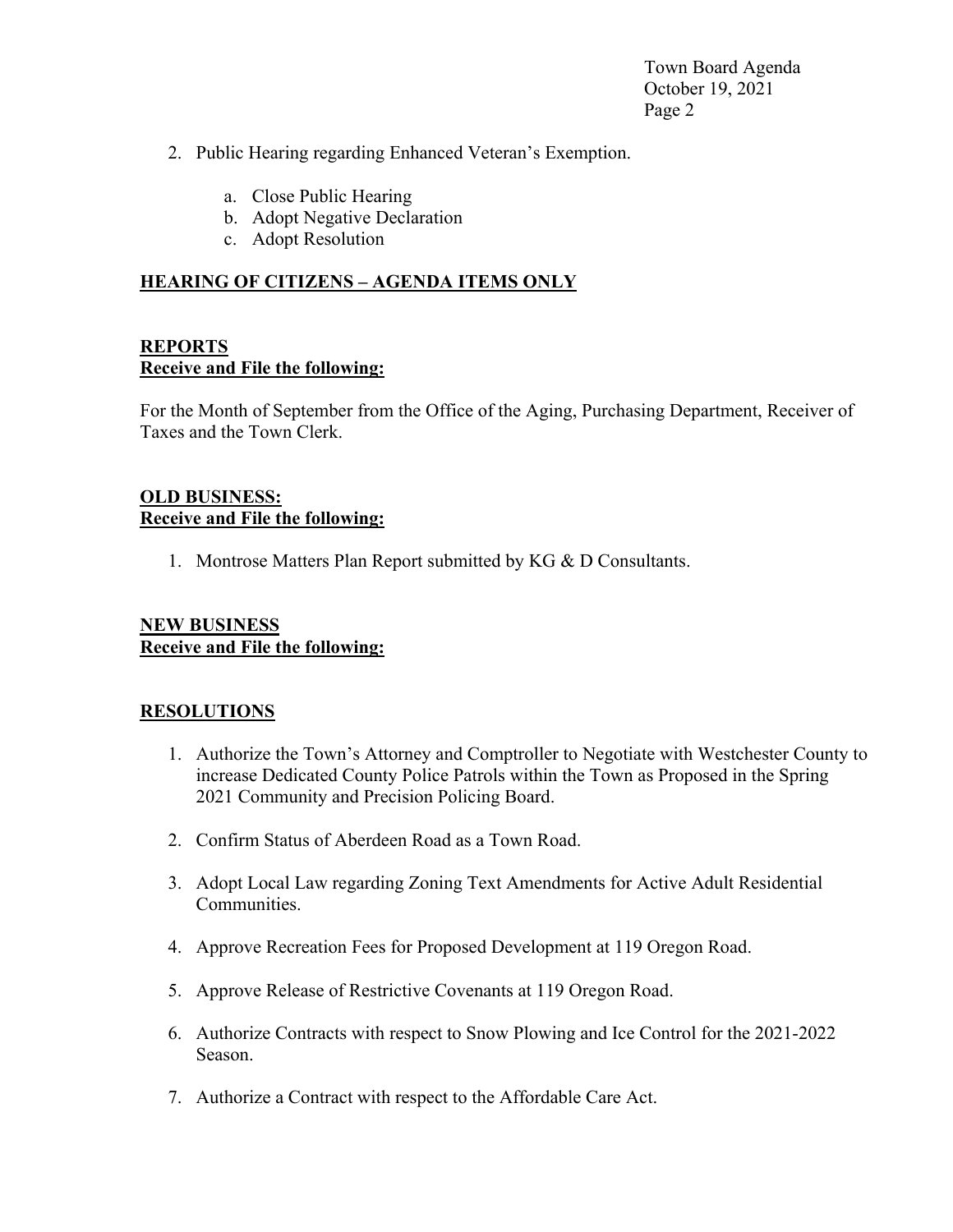Town Board Agenda October 19, 2021 Page 3

- 8. Authorize additional funds to the Inter-Municipal Stewardship Program for the Croton Gorge Area.
- 9. Authorize supplying of Aerators for water body fronting on Watch Hill and Agreement for Operating of Same.
- 10. Authorize Salary Increases for Youth Center and CUE Part-Time Staff.
- 11. Authorize a Reduction of Security for the property known as Valeria.
- 12. Agenda Items for DOTS:
	- a. Authorize Award of Consultant Service Contract for Quarry Park Infrastructure.
	- b. Authorize Award of Consultant Service Contract for Proposed Annsville Creek Sanctuary Sewer District and CCWD Extension.
	- c. Authorize application to the US Department of Commerce and Economic Development Administration 2020 Public Works and Economic Assistance Grant Program for Design and Construction of Annsville Creek Sanctuary Sewer District and CCWD Extension
	- d. Authorize application to the US Department of Commerce and Economic Development Administration 2020 Public Works and Economic Assistance Grant Program for Design and Construction of Verplanck/Quarry Sanitary Collection System.
	- e. Authorize Contract for Code Enforcement Software.
- 13. Agenda Items for DES:
	- a. Authorize the Bid and Award of a replacement backup generator at 1 Memorial Drive, "New York State Troopers Barracks".
	- b. Authorize Purchase/Lease of DES Vehicles.

#### **ADDITIONS TO THE AGENDA**

#### **BUDGET TRANSFERS** - **YES**

#### **REPORTS FROM VARIOUS DEPARTMENTS**